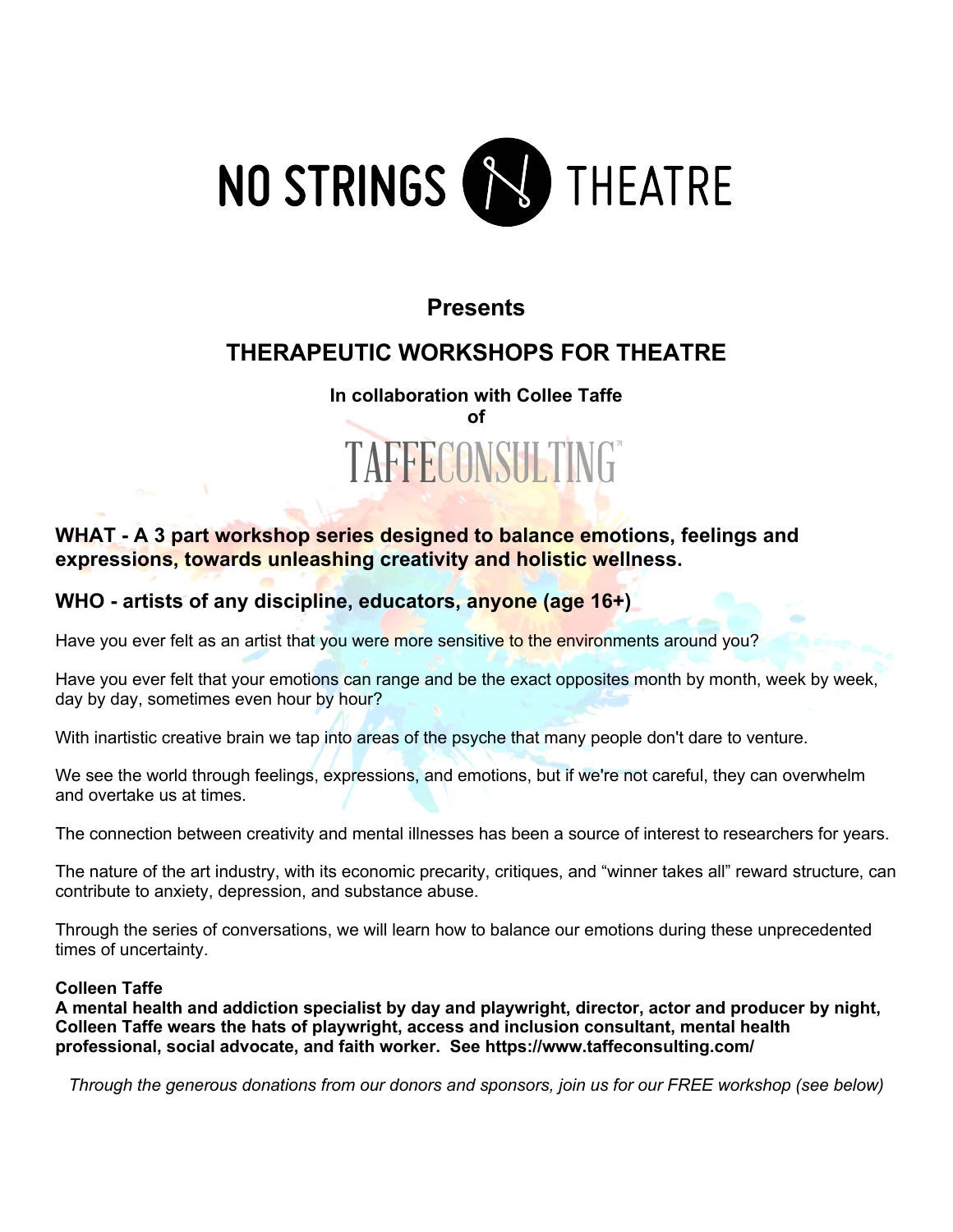### Sunday Feb  $20^{th} - 2:00$ pm-4:00pm -

#### **I - Mental Resilience in Times of Uncertainty**

Dramatic and catastrophic daily headlines have unleashed a new layer of fear, panic, and worry in the world, causing many of us to respond in unhealthy ways. This workshop discusses the influence of stressors and the pandemic on our physical and mental health. During this workshop learn strategies and solutions for managing the uncertainties of life during the COVID-19 pandemic.

Course Learnings: Managing stress and anxiety, negative coping strategies, impacts of COVID-19, positive coping strategies, ways to find balance, 5R lessons, and application.

---

Cost: \$60.00 per person FREE

## Sunday March 27<sup>th</sup>- 2:00-4:00pm

### **II - Piece of Mind - An Overview of Mental Illness & Addictions**

The inability to recognize reality, over-stimulated thought patterns, scattered pieces of memory, compromised truths, inflated sense of self, and distorted world views can all be signals of living with a mental illness and/or addiction issues. What can we do when our family, friends, co-workers, or strangers show signs and symptoms of panic, fear, anxiety, isolation, depression, or suicide? This workshop offers participants a general overview of the biopsychosocial model. We look at the interaction of biological factors (genetic, biochemical, etc.), psychological factors (mood, personality, behavior, etc.), and social factors (cultural, familial, socioeconomic, medical, etc.) and their contribution to mental wellness.

Course Learnings: An in-depth look at mental illness and addictions, definitions, common signs, and symptoms, unpacking the biopsychosocial model, the impacts of culture, treatment and resource options, and personal application.

This workshop will be a hybrid of virtual (zoom) and in person (ADBCC) delivery. A Different Booklist Cultural Centre (ADBCC) is located at 779 Bathurst Street in Toronto. In person spaces will be limited to 20 and COVID safety protocols as outlined government of Ontario will be followed.

Cost: \$60.00 per person FREE

Register (virtual) https://www.eventbrite.com/e/266461793397

Register (in person) https://www.eventbrite.com/e/294992860587

Sunday April  $24<sup>th</sup> - 2:00-4:00$ pm

#### **III - Purpose is a Painkiller! - Transforming pain into purposeful advancement**

"This is either gonna kill me or make me stronger!" Words we have all recited in our heads at one time or another. This workshop invites learners to take the scattered pieces of yesterday's setbacks, mistakes and pain and reframe them into opportunities for today. Without purpose we walk aimlessly through life, never living

---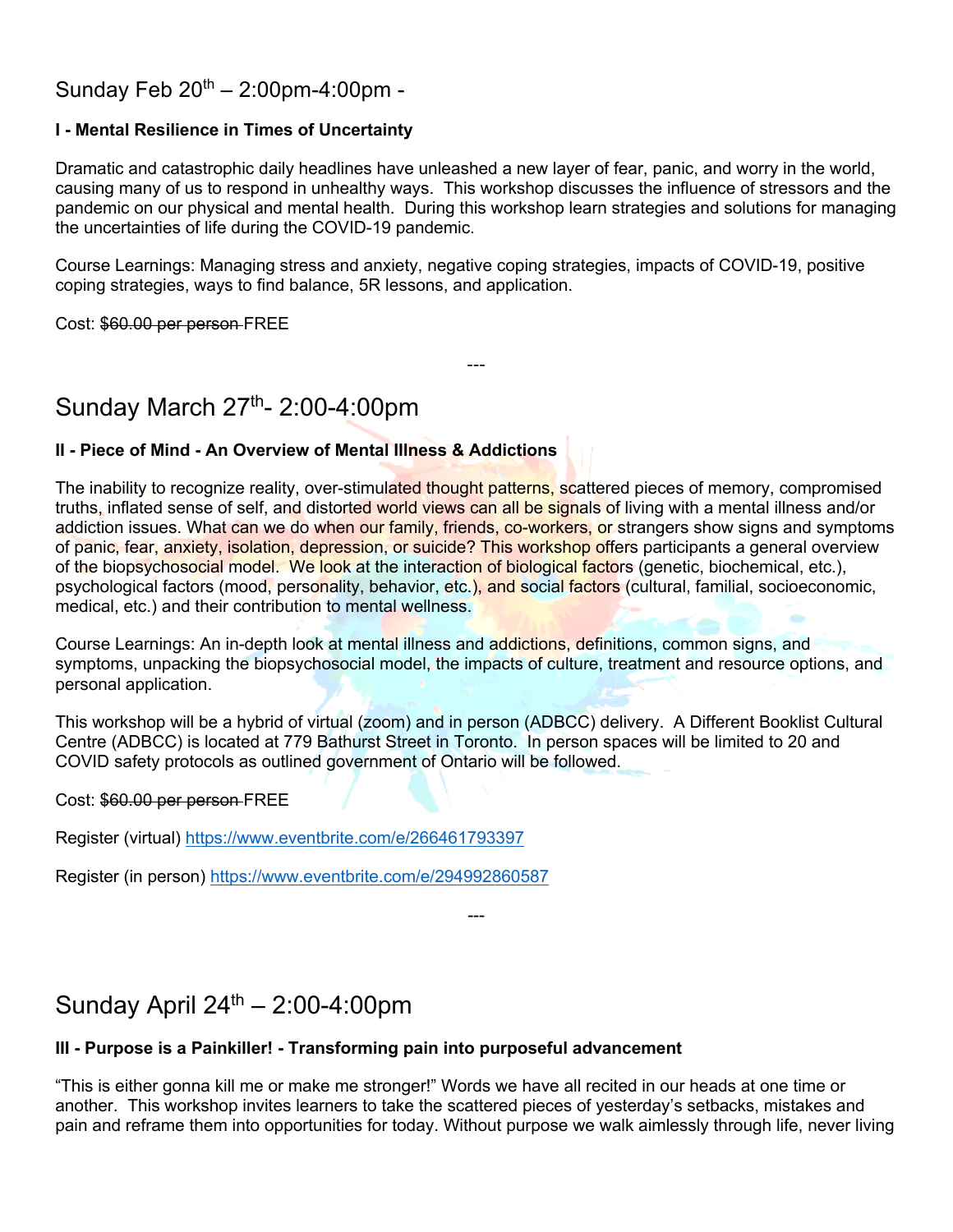up to our full potential. We will explore ways to harness the power and potential that lies within, by reclaiming our purpose.

"A life spent making mistakes is not more honorable, but more useful than a life spent doing nothing." ― G. B. Shaw

Course Learnings: Understanding the power of pain, reframing & using pain as a way to strengthen our resiliency muscles, a brief look at grief, understanding stages of change and the self reconciliation & restructure model, resource options and application - putting it all together.

Cost: \$60.00 per person FREE

This workshop will be a hybrid of virtual (zoom) and in person (ADBCC) delivery. A Different Booklist Cultural Centre (ADBCC) is located at 779 Bathurst Street in Toronto. In person spaces will be limited to 20 and COVID safety protocols as outlined government of Ontario will be followed.

---

Register (virtual) https://www.eventbrite.com/e/294993953857

Register (in person) https://www.eventbrite.com/e/266478814307

### Saturday May 28 – 10:00 am – 3:00pm

All day Intensive Workshop

#### **Act It Out - A practical approach to letting go of trauma and life's drama**

Tired of listening to people tell you how to fix yourself? Been to talk therapy, but still feeling like you aren't making progress? Ever feel like old wounds are pushing you to act out your pain? Come act it out with us, tap into the parts of our psyche that words can't touch, and release hidden trauma. The tools of theatre movement, vocalization, rhythm, and controlled tension - provide the lever to unstick long-held emotional baggage and toxic stories. This workshop gives an approachable and powerful pathway to rapid meaningful personal change.

"Trauma is trying to forget, hiding how scared, enraged or helpless you are. Theatre is about ways of telling the truth and conveying deep truths to your audience." – Bessel Van Der Kolk, MD, trauma expert

Course Learnings: Explore the feelings lodged in our bodies during painful moments. Use expressive practices to get out of our own heads, inhabit vulnerable emotional spaces safely, and release negative experiences. Discover the hidden gems in our identities revealed by transforming our wounds into the scars that distinguish us.

---

This will be an in person workshop. Location TBA

Cost: TBA

Registration TBA

## Sunday May 29th 2:00-4:00pm